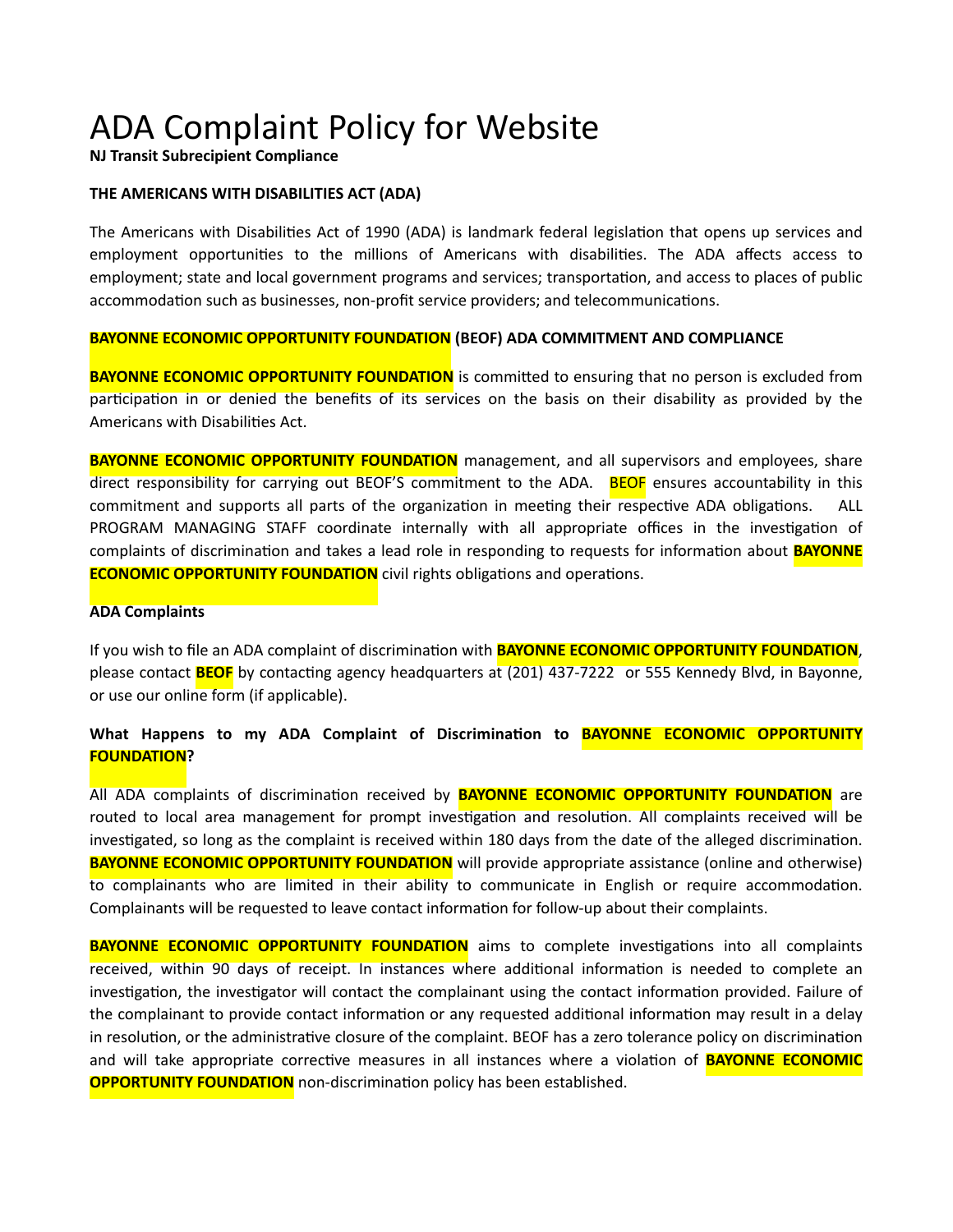Once a complaint investigation is complete, complainants will receive a notice of finding via their preferred/ available mode of contact (phone, E-mail, U.S. post, etc.). If no contact information is provided, a note regarding the outcome of the investigation will be saved on file for a minimum of three years. Complainants can contact **BAYONNE ECONOMIC OPPORTUNITY FOUNDATION** Customer Service at any time to check on the status of their complaint.

### **Filing a Complaint Directly to the Federal Transit Administration:**

A complainant may choose to file an ADA complaint with the Federal Transit Administration by contacting the Administration at:

Federal Transit Administration

Office of Civil Rights

Attention: Complaint Team

East Building, 5th Floor – TCR

1200 New Jersey Avenue, SE

Washington, DC 20590

#### **Further questions about BAYONNE ECONOMIC OPPORTUNITY FOUNDATION ADA Obligations**

For additional information on **BAYONNE ECONOMIC OPPORTUNITY FOUNDATION** non-discrimination obligations and other responsibilities related to ADA, please call (201) 437-7222 or write to:

#### **BAYONNE ECONOMIC OPPORTUNITY FOUNDATION**

555 Kennedy Blvd.

Bayonne, NJ 07002

*COMPLAINT FORM ON NEXT PAGE*

### **COMPLAINT FORM**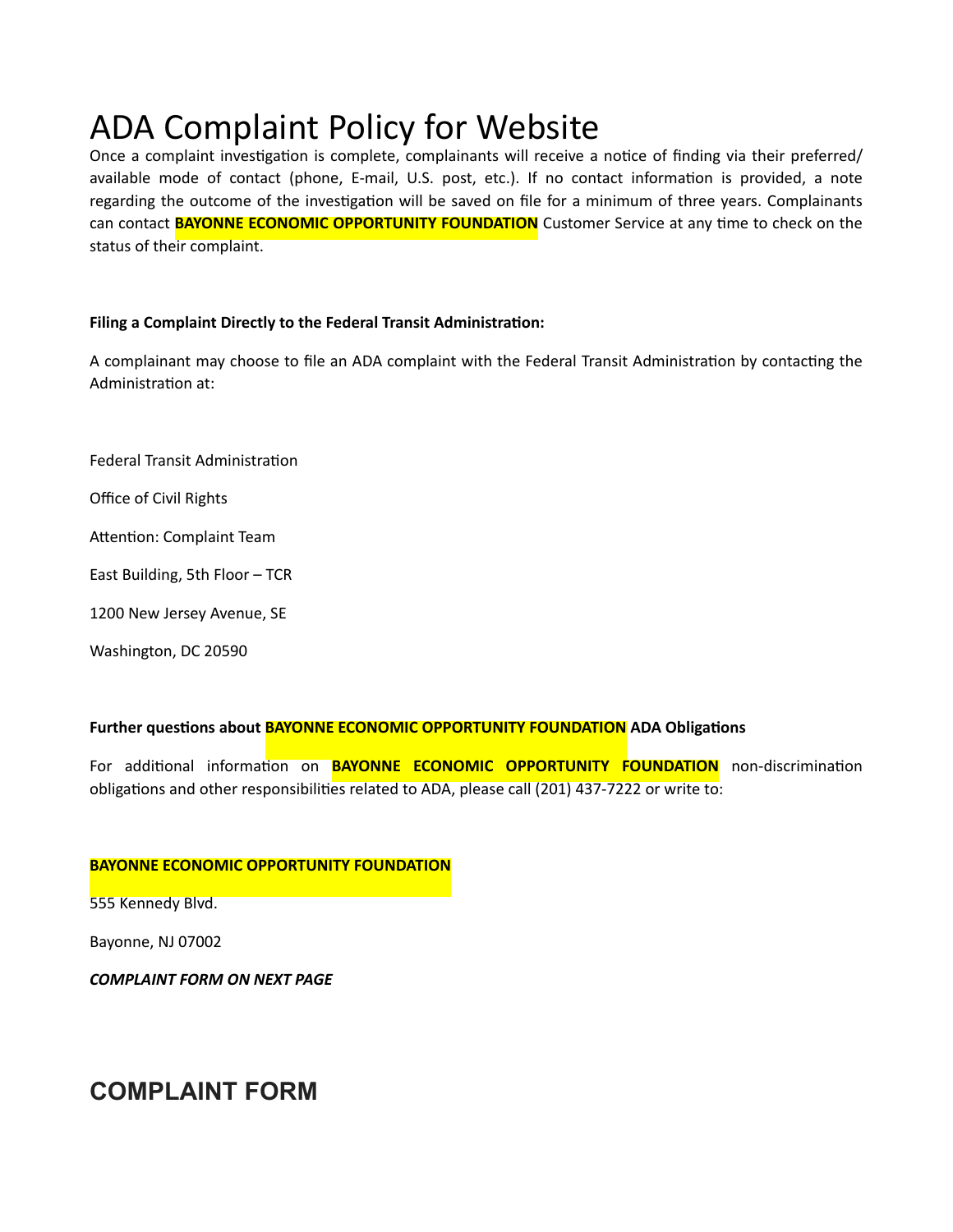Americans with Disabilities Act Complaint Form

**BAYONNE ECONOMIC OPPORTUNITY FOUNDATION** is committed to ensuring that no person is denied access to its services, programs, or activities on the basis of their disabilities, as provided by title II of the Americans with Disabilities Act of 1990 ("ADA"). ADA complaints must be filed within 180 days from the date of the alleged incident.

The following information is necessary to assist us in processing your complaint. If you require any assistance in completing this form, or if you would like to make a verbal complaint, please contact the BEOF:

Complainant:

Phone: (201) 437-7333

Street Address: 555 Kennedy Blvd.

City, State, Zip Code: Bayonne, NJ 07002

Person Preparing Complaint (if different from Complainant):

Street Address, City, State, Zip Code

Date of Incident:

Please describe the alleged discriminatory incident, including the location(s), if applicable. Provide the names and titles of **BAYONNE ECONOMIC OPPORTUNITY FOUNDATION** employees involved, if available.

Description of incident continued:

Have you filed a complaint with any other federal, state, or local agencies? Yes/No (Circle One). If so, list agency/agencies and contact information below: \_\_\_\_\_\_\_\_\_\_\_\_\_\_\_\_\_\_\_\_\_\_\_\_\_\_\_\_\_\_\_\_\_\_\_\_\_\_\_\_\_\_\_\_\_\_\_\_\_\_\_\_\_\_\_\_\_\_\_\_\_\_\_\_\_\_\_\_\_\_\_\_\_\_\_\_\_\_

\_\_\_\_\_\_\_\_\_\_\_\_\_\_\_\_\_\_\_\_\_\_\_\_\_\_\_\_\_\_\_\_\_\_\_\_\_\_\_\_\_\_\_\_\_\_\_\_\_\_\_\_\_\_\_\_\_\_\_\_\_\_\_\_\_\_\_\_\_\_\_\_\_\_\_\_\_\_

\_\_\_\_\_\_\_\_\_\_\_\_\_\_\_\_\_\_\_\_\_\_\_\_\_\_\_\_\_\_\_\_\_\_\_\_\_\_\_\_\_\_\_\_\_\_\_\_\_\_\_\_\_\_\_\_\_\_\_\_\_\_\_\_\_\_\_\_\_\_\_\_\_\_\_\_\_\_

\_\_\_\_\_\_\_\_\_\_\_\_\_\_\_\_\_\_\_\_\_\_\_\_\_\_\_\_\_\_\_\_\_\_\_\_\_\_\_\_\_\_\_\_\_\_\_\_\_\_\_\_\_\_\_\_\_\_\_\_\_\_\_\_\_\_\_\_\_\_\_\_\_\_\_\_\_\_

\_\_\_\_\_\_\_\_\_\_\_\_\_\_\_\_\_\_\_\_\_\_\_\_\_\_\_\_\_\_\_\_\_\_\_\_\_\_\_\_\_\_\_\_\_\_\_\_\_\_\_\_\_\_\_\_\_\_\_\_\_\_\_\_\_\_\_\_\_\_\_\_\_\_\_\_\_\_ \_\_\_\_\_\_\_\_\_\_\_\_\_\_\_\_\_\_\_\_\_\_\_\_\_\_\_\_\_\_\_\_\_\_\_\_\_\_\_\_\_\_\_\_\_\_\_\_\_\_\_\_\_\_\_\_\_\_\_\_\_\_\_\_\_\_\_\_\_\_\_\_\_\_\_\_\_\_ \_\_\_\_\_\_\_\_\_\_\_\_\_\_\_\_\_\_\_\_\_\_\_\_\_\_\_\_\_\_\_\_\_\_\_\_\_\_\_\_\_\_\_\_\_\_\_\_\_\_\_\_\_\_\_\_\_\_\_\_\_\_\_\_\_\_\_\_\_\_\_\_\_\_\_\_\_\_ \_\_\_\_\_\_\_\_\_\_\_\_\_\_\_\_\_\_\_\_\_\_\_\_\_\_\_\_\_\_\_\_\_\_\_\_\_\_\_\_\_\_\_\_\_\_\_\_\_\_\_\_\_\_\_\_\_\_\_\_\_\_\_\_\_\_\_\_\_\_\_\_\_\_\_\_\_\_ \_\_\_\_\_\_\_\_\_\_\_\_\_\_\_\_\_\_\_\_\_\_\_\_\_\_\_\_\_\_\_\_\_\_\_\_\_\_\_\_\_\_\_\_\_\_\_\_\_\_\_\_\_\_\_\_\_\_\_\_\_\_\_\_\_\_\_\_\_\_\_\_\_\_\_\_\_\_

\_\_\_\_\_\_\_\_\_\_\_\_\_\_\_\_\_\_\_\_\_\_\_\_\_\_\_\_\_\_\_\_\_\_\_\_\_\_\_\_\_\_\_\_\_\_\_\_\_\_\_\_\_\_\_\_\_\_\_\_\_\_\_\_\_\_\_\_\_\_\_\_\_\_\_\_\_\_ \_\_\_\_\_\_\_\_\_\_\_\_\_\_\_\_\_\_\_\_\_\_\_\_\_\_\_\_\_\_\_\_\_\_\_\_\_\_\_\_\_\_\_\_\_\_\_\_\_\_\_\_\_\_\_\_\_\_\_\_\_\_\_\_\_\_\_\_\_\_\_\_\_\_\_\_\_\_ \_\_\_\_\_\_\_\_\_\_\_\_\_\_\_\_\_\_\_\_\_\_\_\_\_\_\_\_\_\_\_\_\_\_\_\_\_\_\_\_\_\_\_\_\_\_\_\_\_\_\_\_\_\_\_\_\_\_\_\_\_\_\_\_\_\_\_\_\_\_\_\_\_\_\_\_\_\_ \_\_\_\_\_\_\_\_\_\_\_\_\_\_\_\_\_\_\_\_\_\_\_\_\_\_\_\_\_\_\_\_\_\_\_\_\_\_\_\_\_\_\_\_\_\_\_\_\_\_\_\_\_\_\_\_\_\_\_\_\_\_\_\_\_\_\_\_\_\_\_\_\_\_\_\_\_\_ \_\_\_\_\_\_\_\_\_\_\_\_\_\_\_\_\_\_\_\_\_\_\_\_\_\_\_\_\_\_\_\_\_\_\_\_\_\_\_\_\_\_\_\_\_\_\_\_\_\_\_\_\_\_\_\_\_\_\_\_\_\_\_\_\_\_\_\_\_\_\_\_\_\_\_\_\_\_ \_\_\_\_\_\_\_\_\_\_\_\_\_\_\_\_\_\_\_\_\_\_\_\_\_\_\_\_\_\_\_\_\_\_\_\_\_\_\_\_\_\_\_\_\_\_\_\_\_\_\_\_\_\_\_\_\_\_\_\_\_\_\_\_\_\_\_\_\_\_\_\_\_\_\_\_\_\_ \_\_\_\_\_\_\_\_\_\_\_\_\_\_\_\_\_\_\_\_\_\_\_\_\_\_\_\_\_\_\_\_\_\_\_\_\_\_\_\_\_\_\_\_\_\_\_\_\_\_\_\_\_\_\_\_\_\_\_\_\_\_\_\_\_\_\_\_\_\_\_\_\_\_\_\_\_\_

Agency Contact Name:

Street Address, City, State, Zip Code Phone:

Agency Contact Name: